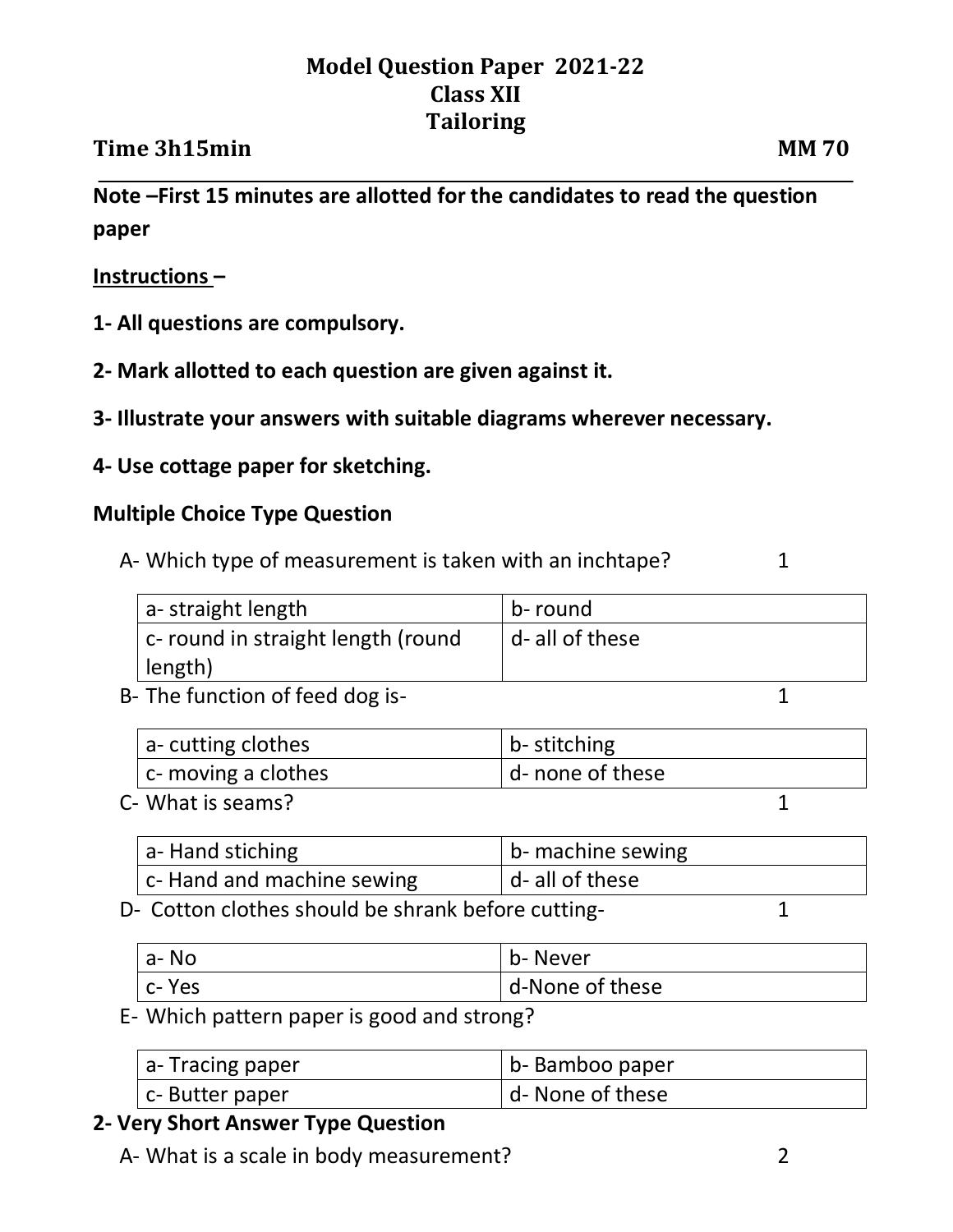|                                                                                   | B- When do we use pecking scissors?                         |                                                                             | $\overline{2}$              |
|-----------------------------------------------------------------------------------|-------------------------------------------------------------|-----------------------------------------------------------------------------|-----------------------------|
|                                                                                   | C- What is trimming scissors?                               |                                                                             | $\overline{2}$              |
|                                                                                   | D- Why do we use bodkin in art of tailoring?                |                                                                             | $\overline{2}$              |
|                                                                                   | E- Write the name of two main parts of a sewing machine.    |                                                                             | $\overline{2}$              |
|                                                                                   | 3-A-Name two types of patterns.                             |                                                                             | $\overline{2}$              |
|                                                                                   | B- How many types of needles are there?                     |                                                                             | $\overline{2}$              |
|                                                                                   |                                                             | C- Write the name of the thread that is equal in thickness and strong.      | $\overline{2}$              |
| D- How many types of threads are there?                                           |                                                             |                                                                             | $\overline{2}$              |
| E- Why is it necessary to have thread according to a needle?                      |                                                             |                                                                             | 2                           |
|                                                                                   | 4- Short Answer Type Question                               |                                                                             |                             |
|                                                                                   | type of press.                                              | A- How many types of press (iron) are there? Write the demerits of any one  | $2+4$                       |
|                                                                                   |                                                             | B- How many types of stitches are there? Write the name of any two stitches | $2 + 4$                     |
|                                                                                   | C- Write the method of making French stitch.                |                                                                             | 4                           |
| 5- A- With which number of needle do we sew fine clothes in a machine and<br>why? |                                                             |                                                                             | $2+2$                       |
|                                                                                   | B-How many types of joints are there in a human body?       |                                                                             | 4                           |
|                                                                                   | C-Write the characteristics of any one joint of human body. |                                                                             | 4                           |
|                                                                                   | (Long Answer Type Question)                                 |                                                                             |                             |
|                                                                                   | 6- Briefly write the history of sewing machine.             |                                                                             | 7                           |
|                                                                                   | 7- Briefly explain the method of making and using patterns. |                                                                             | $3\frac{1}{2}+3\frac{1}{2}$ |
|                                                                                   | measurements.                                               | 8- Draw the sketch of a "closed neck coat" according to the given           | 7                           |
|                                                                                   | a- Length 28 inch                                           | b- N.W 16.5 inch                                                            |                             |
|                                                                                   | c- Chest 36 inch                                            | d-Sleeve 23 inch                                                            |                             |